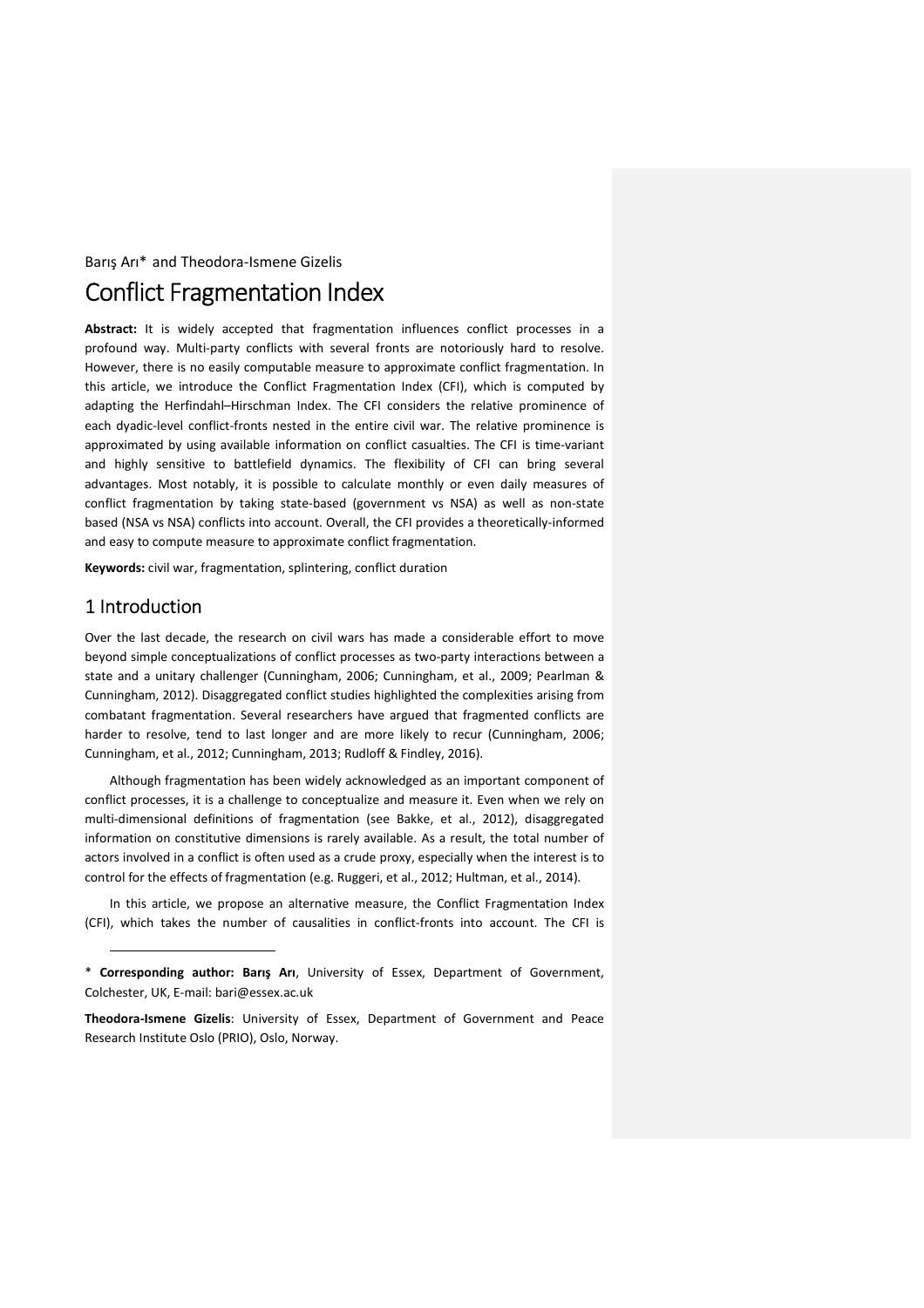computed by adapting the Herfindahl–Hirschman Index (HHI), which was originally proposed to measure the market fragmentation, and has been widely adapted in social science ever since, including by the Ethnic Fractionalization Index (EFI). Conceptually, we replace the market share of a company in the HHI formula by the proportion of casualties in a conflict-front to the total number of casualties in the whole conflict. In practical terms, the CFI is easily computable by relying only on the UCDP Data Family (Allansson, et al., 2017). The conflict-front is operationalized as the dyadic conflict between *Actor A* and *Actor B*, and the casualty data can be approximated by using the Battle Related Deaths dataset.

The remaining of the article briefly discusses ways of conceptualizing conflict fragmentation and introduces the CFI. We present an empirical application by analyzing civil conflict duration and highlight the limitations of the CFI in our concluding remarks.

## 2 Conceptualizing Conflict Fragmentation

There are several similar approaches to conceptualize conflict fragmentation. One approach focuses on actor splintering as the main component (Findley & Rudloff, 2012; Rudloff & Findley, 2016). Under this framework, fragmentation primarily refers to fission; an entity disintegrates into some of its components. Splintering is a major source of conflict fragmentation as rebel-groups often emerge by breaking apart from another organization. However, splintering is not the only source for fragmentation. Multiple entities can emerge independently from each other during a conflict process. For example, multiple rebel organizations were independently formed in Colombia in the 1960s rather than one organization breaking apart from another "original"<sup>2</sup> organization.

Data advances allowed researchers to approximate conflict fragmentation by looking at the number of rebel groups and by distinguishing actors emerging through splintering.<sup>3</sup> Nevertheless, the dyadic approach to civil wars, which opens the black-box category of "the rebels" to disaggregate NSAs, also uses the "unitary actor" assumption (Pearlman & Cunningham, 2012). However, actors are never unitary and they vary in terms of their level of coherence. Therefore, the concept of fragmentation, ideally, should also capture the internal coherence of actors by looking beyond the number of NSAs and splintering.

Bakke et al. (2012) propose the most comprehensive conceptualization of fragmentation by identifying three dimensions; "(1) the number of organizations in a movement; (2) the degree of institutionalization across these organizations; and (3) the distribution of power among them". Bakke et al. (2012) focus primarily on ethno-political movements but their approach is transferable to civil conflict processes in general.

l

<sup>2</sup> Cunningham (2006) uses the terms *original groups* and *splinter factions* to distinguish *multiple actors emerging independently* from *multiple actors emerging through disintegration*.

<sup>&</sup>lt;sup>3</sup> The UCDP Data Family can be used for these purposes (e.g. Rudloff & Findley, 2016; see Allansson, et al., 2017 for the UCDP).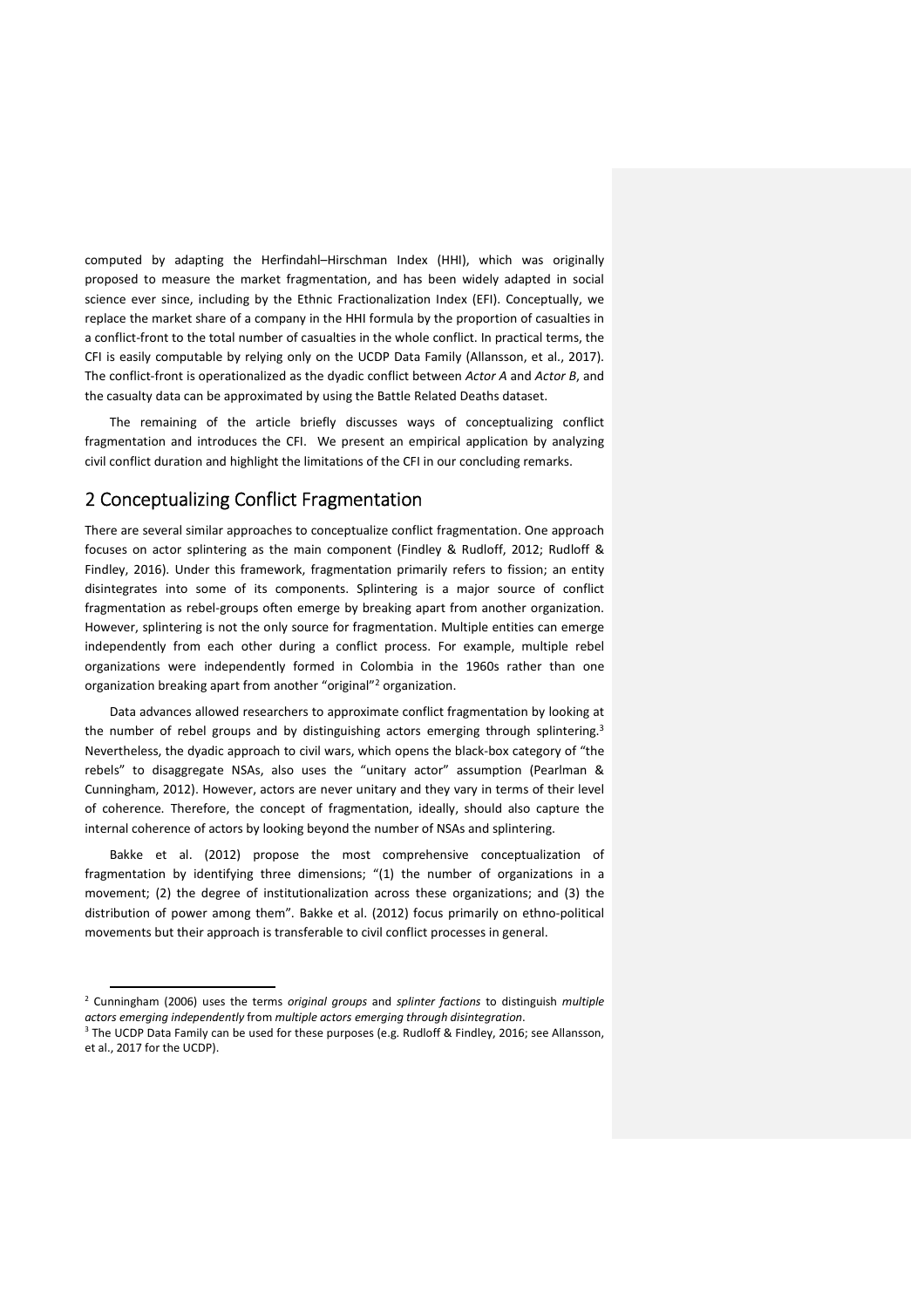Although we agree with Bakke et al. (2012) that information on all three dimensions of fragmentation is desirable, such information is rarely available. Measuring the degree of institutionalization and the distribution of power might not be possible for many cases. While the multidimensional approach aims to relax the "unitary actor" assumption by looking beyond the concrete entities in a conflict, it might be inevitable to introduce alternative assumptions to identify the analysis units. For example, we might require strong assumptions defining what constitutes an ethno-political movement, because of multiple identities and cross-cutting cleavages.<sup>4</sup> \_\_\_\_\_\_\_\_\_\_\_\_\_\_\_\_\_\_\_\_\_\_\_\_\_\_\_\_\_\_\_

Overall, conceptualizing and measuring conflict fragmentation is not a straightforward task. In the next section, we develop an approach to approximate important dimensions of conflict fragmentation by using available data.

#### 3 Building the Conflict Fragmentation Index

We start with the premise that the distribution of combat activity among conflict-parties is a relevant measure to proxy fragmentation. Civil wars may have core actors responsible for most of the fighting, and tangential groups that marginally take part in the conflict. The total number of actors being equal, a conflict is less fragmented if most of the fighting is concentrated between particular actors, compared to conflicts that have the fighting more equally dispersed across conflict-parties. Therefore, depending on the concentration of combat activity, conflicts with equal number of actors can have different levels of fragmentation. To use the fragmentation through splintering as an example, if an NSA divides into two equally prominent entities, then fragmentation should increase more than a situation in which a relatively small component of the NSA disintegrates to form a new entity.

Based on this conjecture, we propose the Conflict Fragmentation Index (CFI), which is constructed by adapting the Herfindahl–Hirschman Index. Conceptually, the CFI takes the information on the prominence of conflict-fronts into account, and is calculated by the following formula;

$$
CFI = 1 - \sum_{i=1}^{n} (s_i^2)
$$

where  $s_i$  is the relative prominence of a conflict-front. It can be approximated as;

$$
s_i = \frac{casualties \text{ in } dyad \text{ i}}{\text{total }casualties}
$$

The underlying idea is that, a conflict can have many battlegrounds that their relevance varies across cases and time. We can operationalize a conflict-frontline as a dyadic conflict between *Actor A* and *Actor B*. In this sense, a conflict-frontline does not refer to a geographical space but a *dyad*. To approximate the relative prominence of a conflict-

1 4

**Commented [GI1]:** Is this assumptions or categories?

**Commented [GI2]:** I think we do not need this reference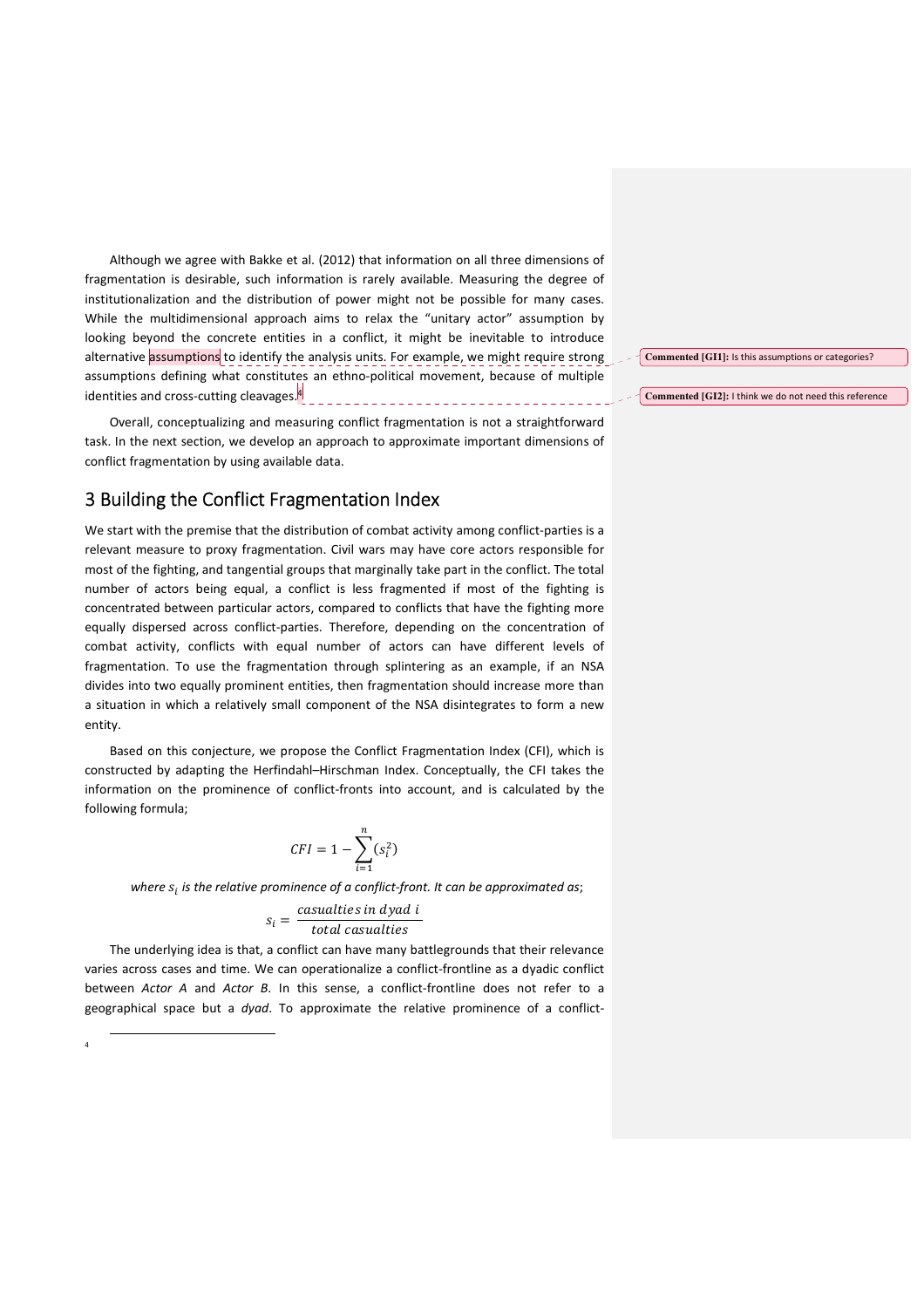frontline, we can use information on the battle related deaths. If the fighting intensity is concentrated on a front, then that battle zone is more prominent compared to other fronts.

Using the CFI to proxy conflict fragmentation brings several advantages. Most importantly, the CFI can be easily computed by relying only on the UCDP Data Family. No additional information apart from the conflict intensity is needed. Second, the measure is time-variant and highly sensitive to changes in the battlefield dynamics. Third, the causalities measure allows researchers to consider in-fighting between NSAs as conflict fragmentation. For example, it can be argued that a conflict is more fragmented if NSAs fight with each other compared to a conflict where fighting takes between government forces and NSAs.

It is possible to replace the battle related deaths in the CFI formula by an alternative measure. For example, Butcher (2015) also adapts the Herfindahl–Hirschman Index to compute concentration of military capabilities across actors within a conflict. Butcher's (2015) Fractionalization measure plugs-in number of troops instead of battle-related deaths; yet, we maintain that causalities in a conflict is the most appropriate measure for conflict fragmentation. Causalities capture how the conflict activity is dispersed among actors in a dynamic manner. As such, the CFI can account for complexities of conflict behavior of multiple actors by requiring minimal information on conflict intensity of dyads.

Figure 1 illustrates this point. The UCDP Georeferenced Event Dataset (GED) is used to calculate the CFI scores (Croicu & Sundberg, 2017). We first limit GED to two types of conflicts; (1) government vs NSA and (2) NSA vs NSA. The GED considers non-state conflicts (type 2, according to GED) strictly separate from state-based conflicts (type 1, which includes civil wars). However, it can be argued that most NSA vs NSA conflicts are nested in state-based conflicts. For such conflicts, if at least one of the NSA is not part of more than one state-based conflict, non-state conflict is assumed to be nested in the state-based conflict.<sup>5</sup> This approach allows us to consider NSA vs NSA fighting as a factor increasing conflict fragmentation.

As shown in the cases of Pakistan and Afghanistan, high numbers of rebel groups do not necessarily translate into a high value for the CFI. Pakistan has the highest number of dyads nested in a conflict (10) in all of the GED but its CFI is below the median of fragmented conflicts. Similarly, Afghanistan has many active fronts but most of the fighting has been concentrated between government forces and the Taliban since the mid-2000s. Sudan has large fluctuations in the CFI score regardless of conflict intensity whereas Israel-Palestine conflict has a consistently large CFI score despite fluctuations in conflict intensity.

1

<sup>&</sup>lt;sup>5</sup> Matching is carried out by using the NSA id number.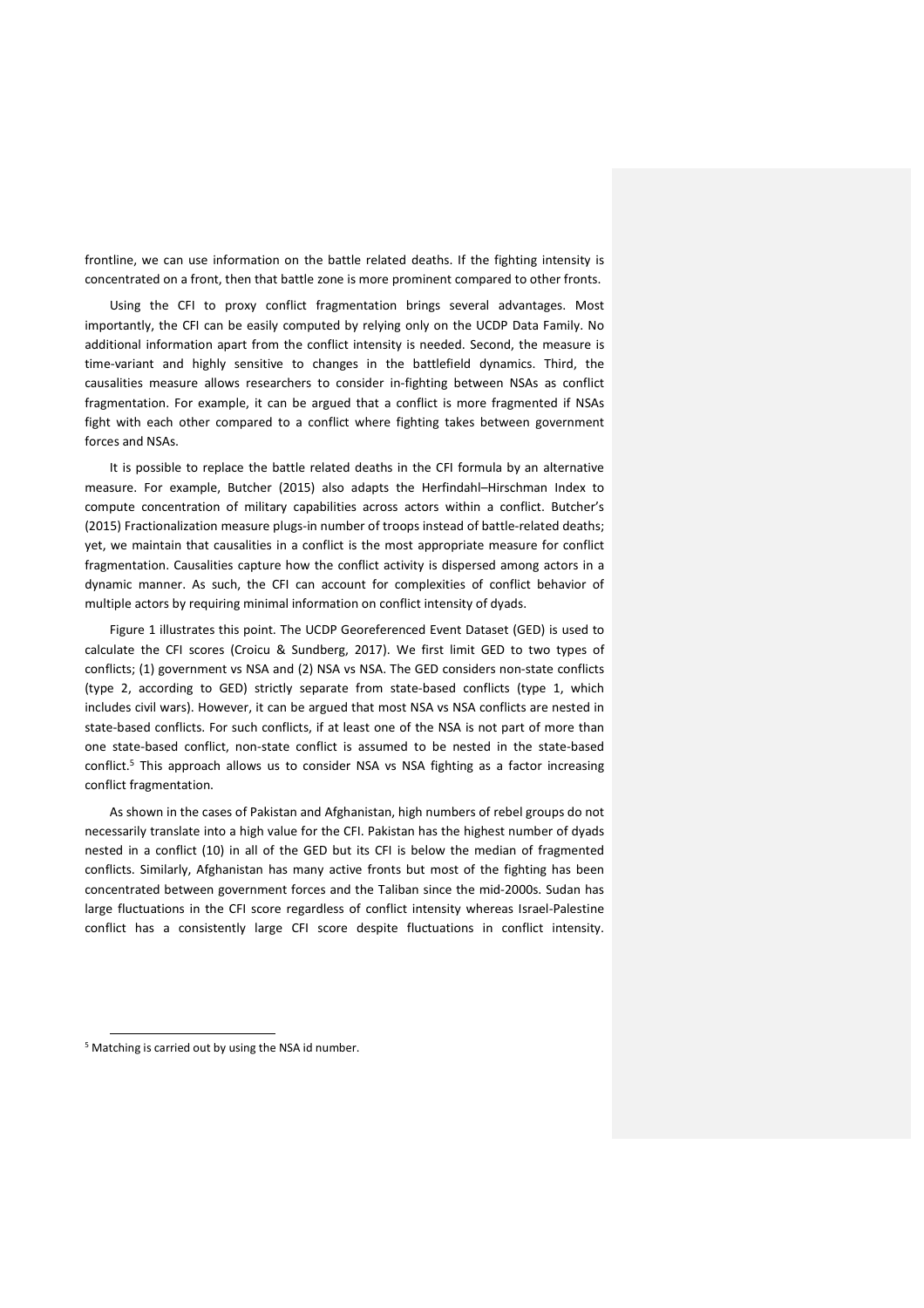

Figure 1: Black line shows the CFI score and the dotted blue line shows the total number of battle deaths. How many dyads are nested in the conflict is superimposed on each CFI score.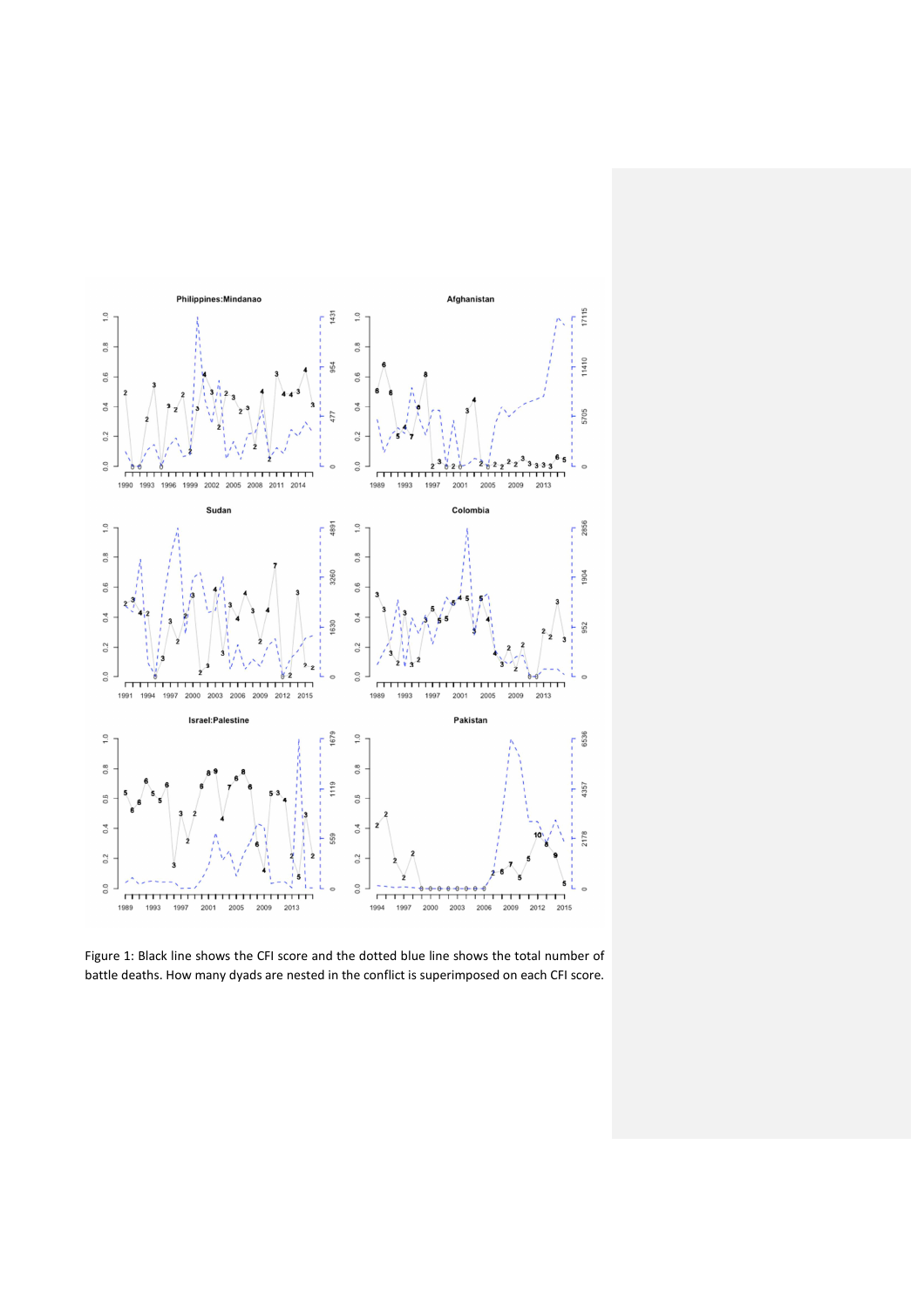# 3 Fragmentation and Conflict Duration

We demonstrate the applicability of the CFI by looking at civil conflict duration. It has been widely accepted that fragmented civil wars are harder to resolve because they involve more veto players (Cunningham, 2006). Instead of measuring the number of veto players, we will plug in the CFI. To get more conservative estimates, we use the UCDP Battle-Related Deaths Dataset (Allansson, et al., 2017), which only includes data on state-based "active"<sup>6</sup> conflicts.<sup>7</sup> For data on conflict duration, we use the UCDP Conflict Termination Dataset version 2-2015 (Kreutz, 2010).

| Table 1: Cox Proportional Hazard Estimates |           |           |
|--------------------------------------------|-----------|-----------|
|                                            | Model     | Model     |
|                                            | (1)       | (2)       |
| <b>CFI</b>                                 | $-1.20*$  | $-1.21*$  |
|                                            | (0.55)    | (0.58)    |
| Incompatibility                            | $-0.42*$  | $-0.34$ † |
|                                            | (0.17)    | (0.18)    |
| Real GDP p.c.                              | $-0.04$   | $-0.08$   |
|                                            | (0.08)    | (0.11)    |
| Population                                 | $-0.12*$  | $-0.06$   |
|                                            | (0.05)    | (0.07)    |
| V-Dem Polyarchy                            | $-0.46$   | $-0.76*$  |
|                                            | (0.35)    | (0.37)    |
| <b>Battle Deaths</b>                       | $-0.00*$  | $-0.00*$  |
|                                            | (0.00)    | (0.00)    |
| <b>Resources</b>                           | $-0.30*$  | $-0.29$ t |
|                                            | (0.15)    | (0.15)    |
| Coup                                       | $2.19***$ | $1.87***$ |
|                                            | (0.25)    | (0.34)    |
| <b>External Rebel Support</b>              |           | $-0.44*$  |
|                                            |           | (0.17)    |
| Mediation                                  |           | $0.41*$   |
|                                            |           | (0.18)    |
| <b>Europe</b>                              |           |           |
|                                            |           |           |
| Middle East                                |           | $-0.28$   |
|                                            |           | (0.33)    |
| Africa                                     |           | $-0.42$   |
|                                            |           | (0.28)    |
| Asia                                       |           | $-0.38$   |
|                                            |           | (0.33)    |
| Americas                                   |           | 0.17      |
|                                            |           | (0.39)    |
| <b>Observations</b>                        | 873       | 870       |
| Log Likelihood                             | $-853.6$  | $-840.9$  |
| Number of Subjects                         | 232       | 232       |
| <b>Number of Failures</b>                  | 207       | 206       |
| Robuet standard errors in narentheses      |           |           |

\*\*\*  $p<0.001$ , \*\*  $p<0.01$ , \*  $p<0.05$ , †  $p<0.10$ 

j

We control for a series of possible confounding variables. First, we control for the incompatibility; whether the conflict is over governmental or territorial control. Data on population and GDP p.c. are taken from Gleditsch (2002). Incentives to acquire access to natural resources can prolong conflict. Data on natural resources is taken from (Buhaug, et al., 2009). Coups are coded following (Thyne, 2015). Data on mediation is taken from DeRouen, et al. (2011) and Ari (2017). Whether a NSA receives support from an external patron or not is coded following Cunningham, et al. (2009).

We estimate two Cox Proportional Hazard models. Results are presented in Table 1. As we report coefficients, a negative term indicates a decrease in the hazard rate, which implies longer conflicts. A positive term, on the other hand, indicates alleviation in the hazard rate, meaning shorter conflicts. *CFI* is associated with a significant decrease in the hazard rate. Therefore, higher the fragmentation, longer the conflict. Figure 2 illustrates this

<sup>&</sup>lt;sup>6</sup> A conflict is considered active if it has produced 25 or more battle related deaths in a calendar year, according to the UCDP/PRIO Armed Conflict Dataset definition.

 $7$  Calculating the CFI by using the GED, as done in Figure 1, yields to a stronger association for models 1 and 2 (Table 1).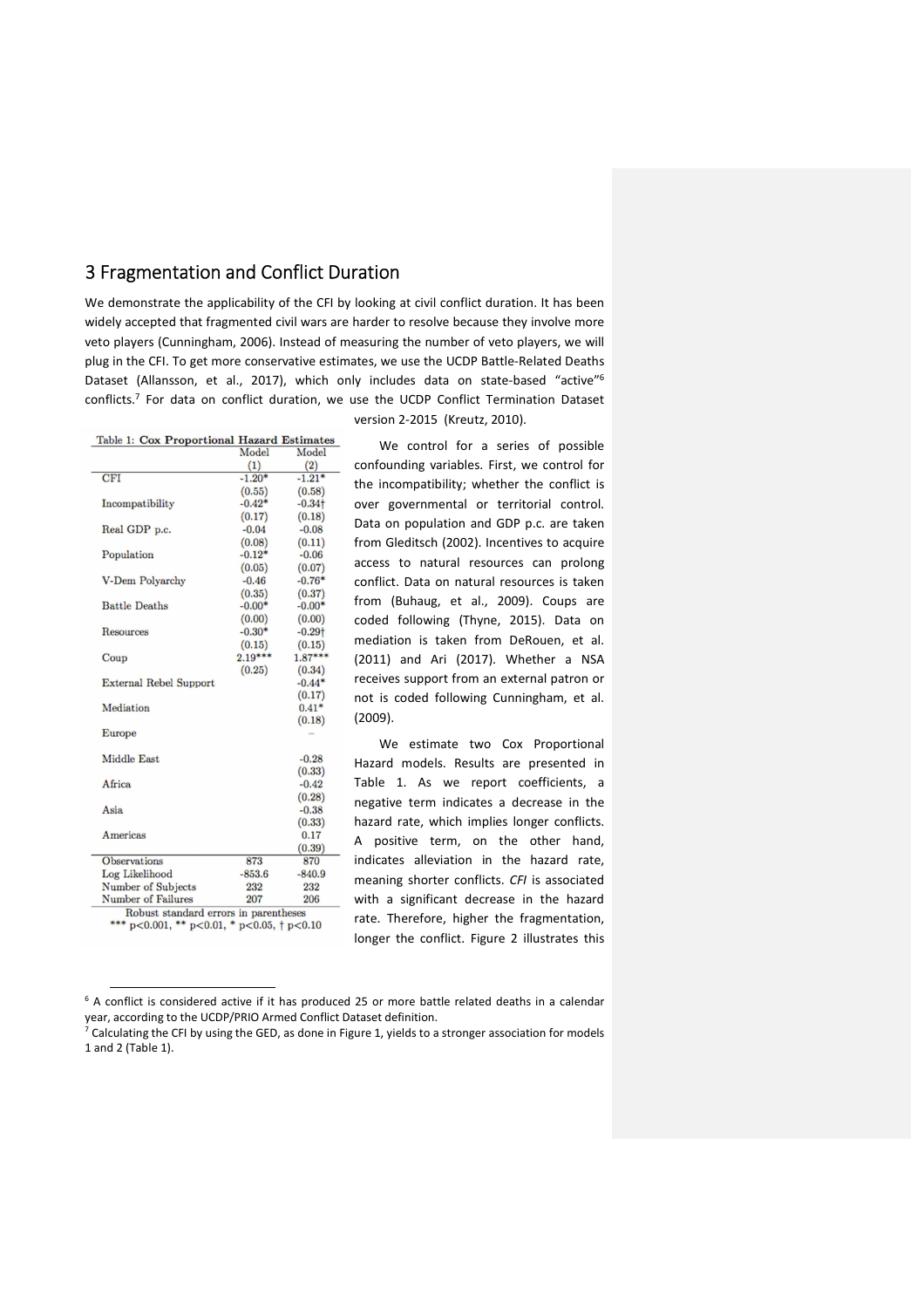pattern. When we plug-in the median value for CFI (approximately 0.4), the estimated survival rate is considerably higher compared to no fragmentation.



Figure 2: Survival Estimates with different CFI values

#### Conclusion: Limitations and Further Research

Although the CFI provides a theoretically informed way of measuring conflict fragmentation by using widely accessible data, it is not a panacea. Most notably, the CFI cannot capture the coherence of conflict-parties. This is an important limitation because the actor coherence is a central dimension of fragmentation (Bakke, et al., 2012). The CFI implicitly makes the unitary-actor assumption by focusing on conflict-dyads. As a result, the CFI can measure fragmentation only after it happens. Measuring the coherence of actors and their tendency to further fragment would be extremely useful, especially when the interest is to make predictions on a conflict process. Understanding the causes of fragmentation, in this sense, is a central question (Seymour, et al., 2016).

Second, the strength of CFI to capture changes in conflict intensity to estimate fragmentation in a temporally informed manner can also be a weakness. Since the CFI uses information on battle related deaths, it might be vulnerable to fluctuations in the conflict intensity patterns. In this sense, the CFI might mistake noise for signal. The CFI might be most vulnerable when the variance of conflict intensity is high. Moreover, data on causalities might have a higher measurement error when a conflict is extremely fragmented. For example, UCDP failed to publish data on the Syrian civil war because of its highly fragmented nature. Further developing the CFI to incorporate the information on the variance of conflict-intensity across time can be beneficial to improve measurements of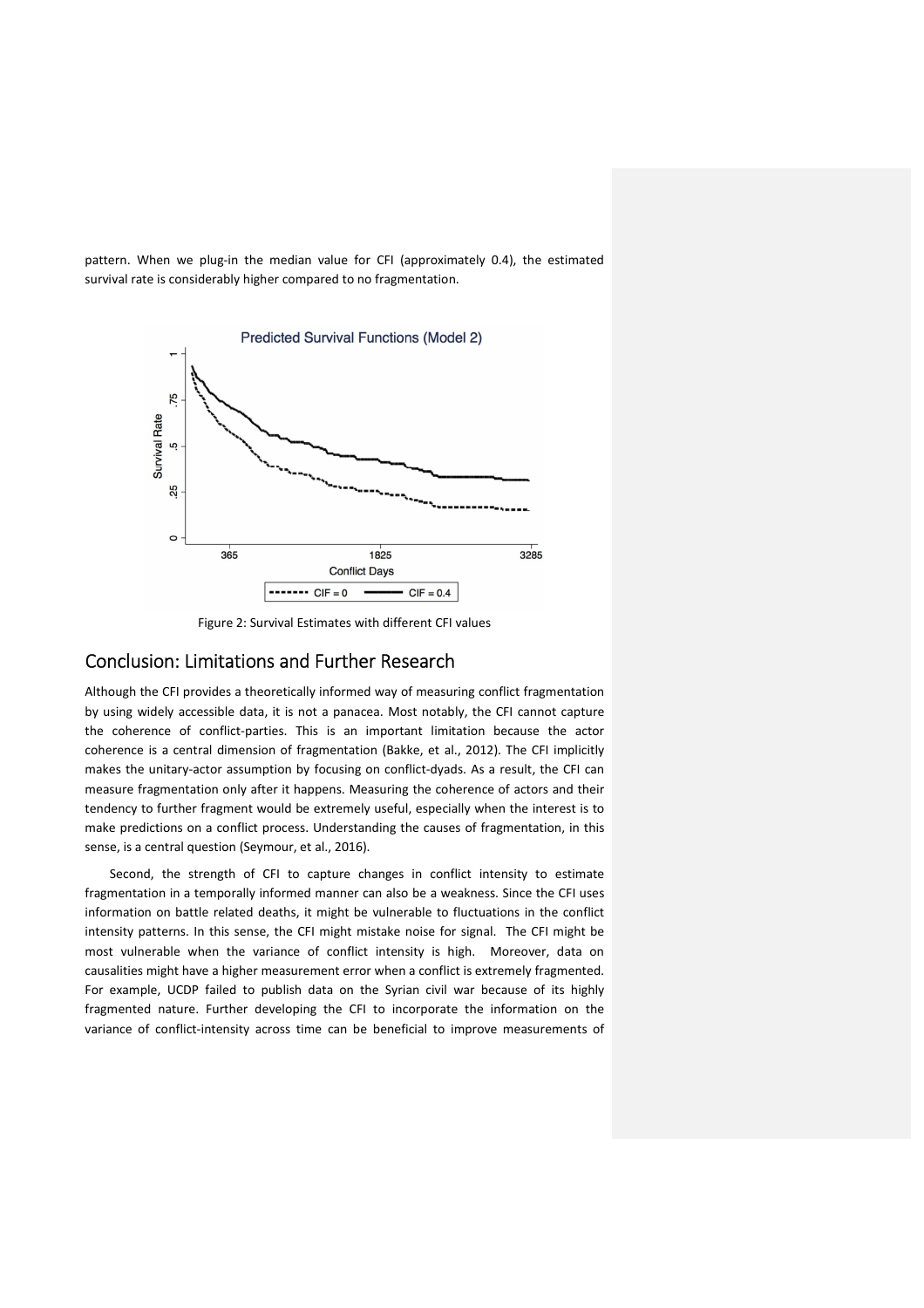fragmentation. Future studies might prefer to decrease the variance in the CFI by using a smoothing function instead of raw calculations.

Finally, the CFI is undefined when the total number of deaths is 0 in a conflict.<sup>8</sup> This is not an issue when the sample includes only ongoing conflicts, but it is problematic if the sample is a mix of both conflict and peace periods since the CFI requires casualties to measure fragmentation.

Despite these limitations, the CFI can be more theoretically relevant than alternative readily-available measures, such as number of rebel groups. As such, the CFI might provide a finer model fit by better approximating the data generation process. The flexibility of CFI can bring a lot of advantages. Most notably, it is possible to calculate monthly or even daily measures for conflict fragmentation by taking state-based (government vs NSA) as well as non-state based (NSA vs NSA) conflicts into account.

**Acknowledgement:** This work was supported by the Economic and Social Research Council [grant number 1511566].

l

<sup>&</sup>lt;sup>8</sup> This is the case because the denominator of a constitutive term in the CFI is total number of deaths. If the total deaths is zero, then the CFI is undefined.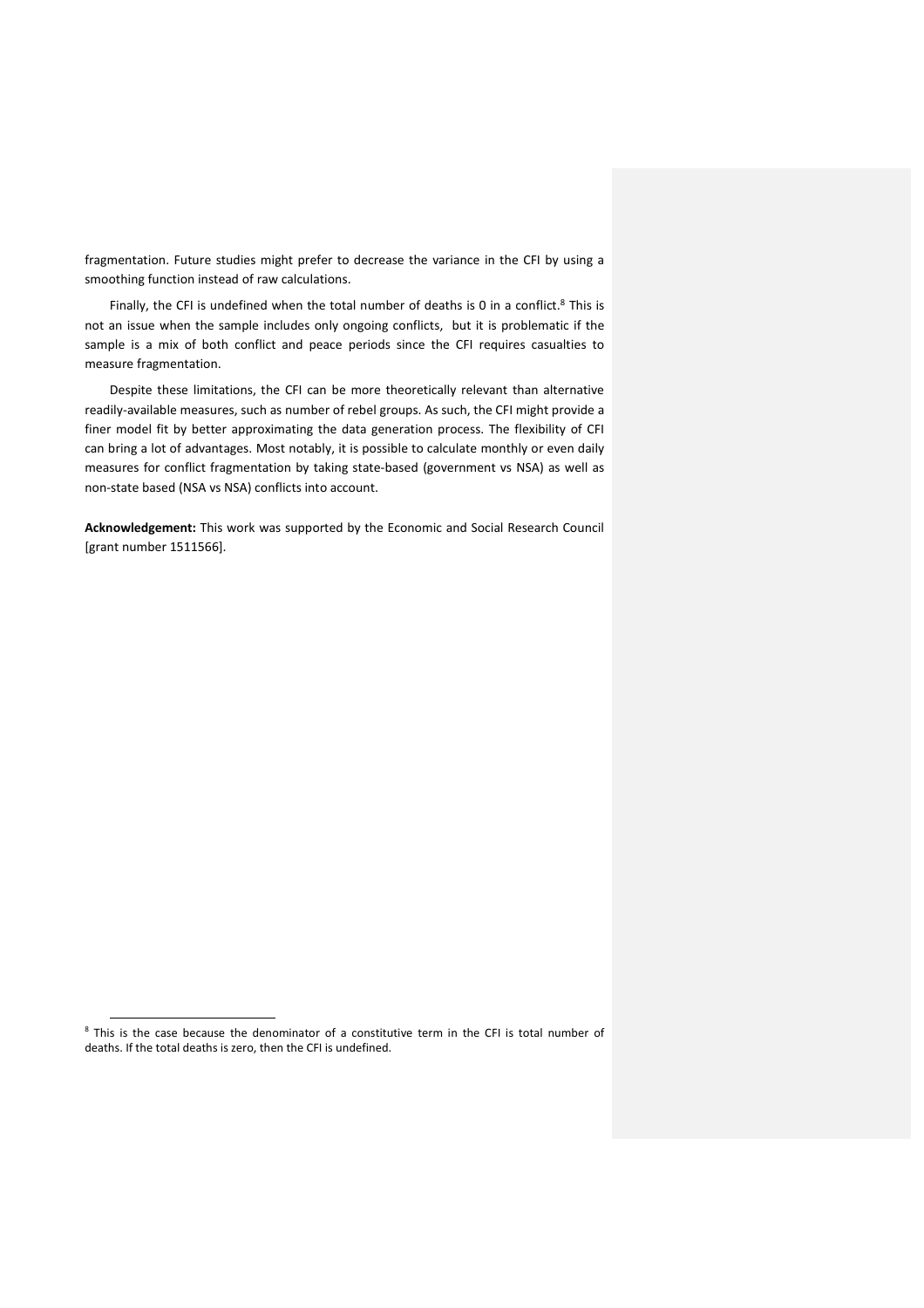### Bibliography

Allansson, M., Melander, E. & Themnér, L., 2017. Organized violence, 1989-2016. *Journal of Peace Research,* 4(54).

Ari, B., 2017. *Peace negotiations in civil conflicts (1975 - 2013): A New Dataset.*  Colchester: University of Essex.

Bakke, K. M., Cunningham, K. G. & Seymour, L. J. M., 2012. A Plague of Initials: Fragmentation, Cohesion, and Infighting in Civil Wars. *Perspectives on Politics,* June, 10(2), pp. 265-283.

Buhaug, H., Gates, S. & Lujala, P., 2009. Geography, rebel capability, and the duration of civil conflict. *Journal of Conflict Resolution,* 53(4), p. 544–56.

Butcher, C., 2015. 'Capital punishment': Bargaining and the geography of civil war. *Journal of Peace Research,* 52(2), pp. 171-186.

Croicu, M. & Sundberg, R., 2017. *UCDP GED Codebook version 17.1.* Uppsala: Department of Peace and Conflict Research, Uppsala University.

Cunningham, D. E., 2006. Veto Players and Civil War Duration. *American Journal of Political Science,* 50(4), p. 875–892.

Cunningham, D. E., Gleditsch, K. S. & Salehyan, I., 2009. It Takes Two: A Dyadic Analysis of Civil War Duration and Outcome. *Journal of Conflict Resolution,* August, 53(4), pp. 570- 597.

Cunningham, K. G., 2013. Actor Fragmentation and Civil War Bargaining: How Internal Divisions Generate Civil Conflict. *American Journal of Political Science,* July, 57(3), p. 659– 672.

Cunningham, K. G., Bakke, K. M. & Seymour, L. J. M., 2012. Shirts Today, Skins Tomorrow: Dual Contests and the Effects of Fragmentation in Self-Determination Disputes. *Journal of Conflict Resolution,* 56(1), pp. 67-93.

DeRouen Jr, K., Bercovitch, J. & Pospieszna, P., 2011. Introducing the civil wars mediation (CWM) dataset. *Journal of Peace Research,* 48(5), pp. 663-672.

Findley, M. & Rudloff, P., 2012. Combatant Fragmentation and the Dynamics of Civil Wars. *British Journal of Political Science,* October, 42(4), pp. 879 -901.

Gleditsch, K. S., 2002. Expanded Trade and GDP Data. *Journal of Conflict Resolution,*  46(5), pp. 712-24.

Hultman, L., Kathman, J. & Shannon, M., 2014. Beyond Keeping Peace: United Nations Effectiveness in the Midst of Fighting. *American Political Science Review,* November, 108(4), pp. 737-753.